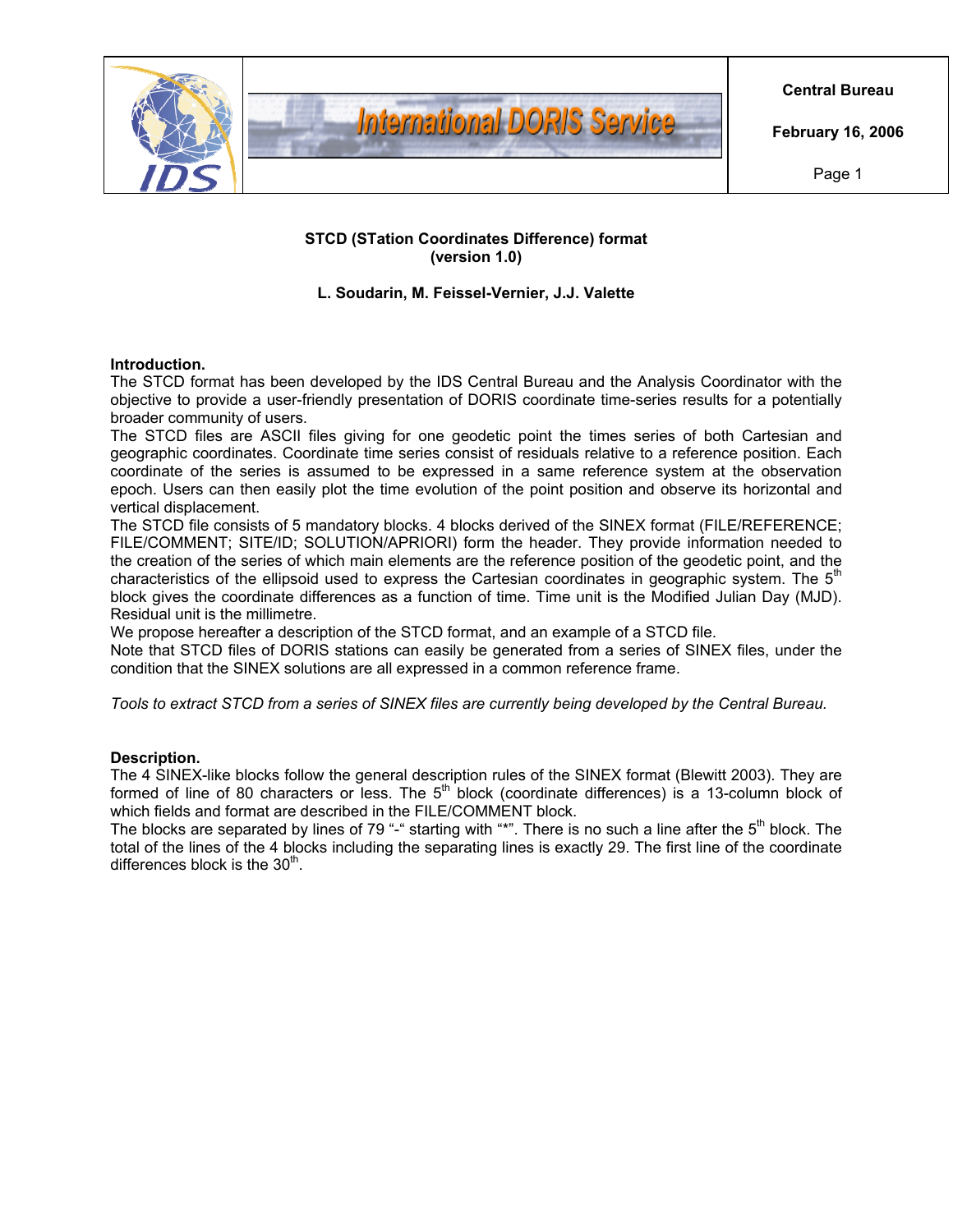



**Central Bureau** 

**February 16, 2006** 

Page 2

#### **Block #1**

FILE/REFERENCE Block (Mandatory) Description: This block provides description of the input and output, information on the organization, point of contact, the software and hardware involved in the creation of the file. Contents: DESCRIPTION *Name of Analysis Center* OUTPUT *Description of the file contents* CONTACT *Name and email of the relevant contact* SOFTWARE *Software use to generate the results* HARDWARE *Computer hardware on which above software was run* INPUT *Brief description of the input used to generate this time series*

The block starts with the line +FILE/REFERENCE The block ends with the line -FILE/REFERENCE

## **Block #2**

FILE/COMMENT Block (Mandatory)

Description:

This block provides information on the content of the block Coordinate Differences (fields, format, units), reference system in which the coordinates are expressed, and description of the Earth ellipsoid (flattening factor and equatorial radius) used to convert the Cartesian coordinates into geographical coordinates. Contents:

FIELDS - modified julian date, dX, dY, dZ, sX, sY, sZ, dEast, dNorth, dUp, sEast, sNorth, sUp FORMAT - 2x,f7.1,2(2x,3(1x,f6.1),3(1x,f5.1)) UNITS - all position residuals in millimeters REFERENCE SYSTEM – *Name of the reference system* EARTH ELLIPSOID - flattening factor: *value* equatorial radius: *value unit*

The block starts with the line +FILE/COMMENT The block ends with the line -FILE/COMMENT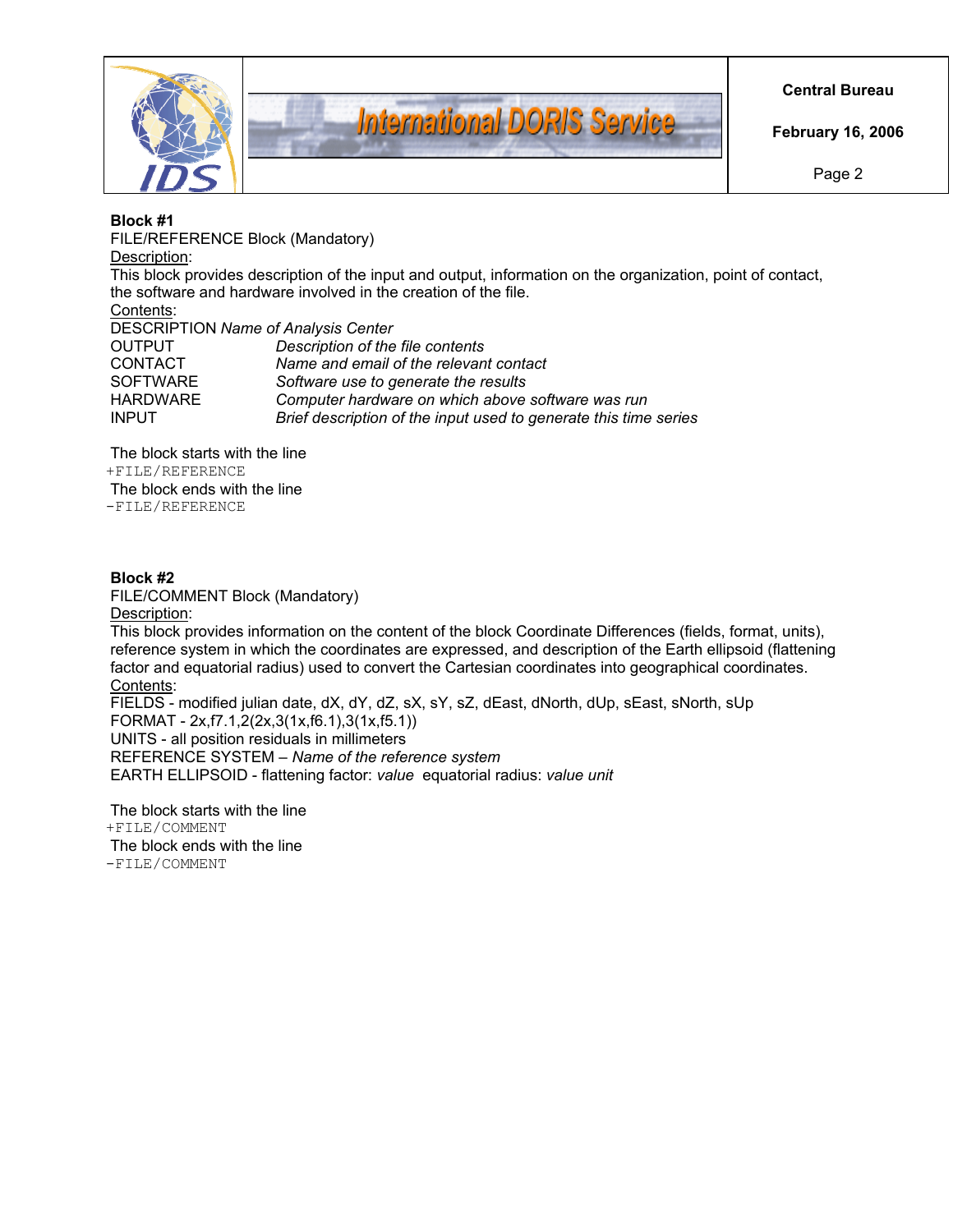



**Central Bureau** 

**February 16, 2006** 

Page 3

#### **Block #3**

SITE/ID Block (Mandatory) Description: This block provides general information for the site containing estimated parameters: site code, point code, DOMES number, station description, approximate longitude, approximate latitude, approximate height Contents:

Comment line (mandatory) \*Code Pt \_ Domes \_ T \_ Station Description \_ \_ Longitude \_ Latitude \_ Height

## immediatly followed on one line by the parameters described in the table below:

[Site Code] [Point Code] [DOMES number] [Observation Code] Station description Approximate Longitude Approximate Latitude Approximate Height

The block starts with the line +SITE/ID The block ends with the line -SITE/ID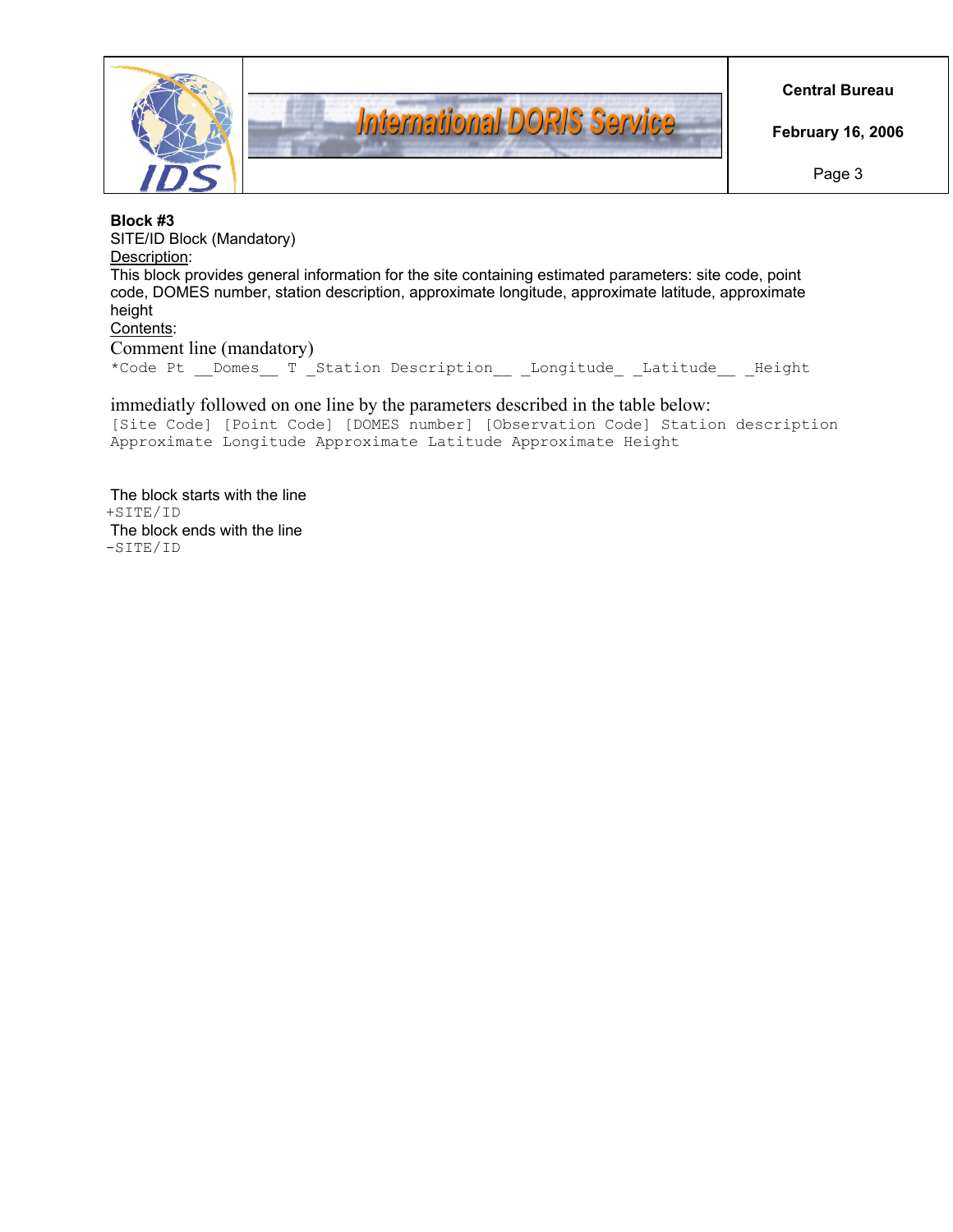

# **International DORIS Service**

**Central Bureau** 

**February 16, 2006** 

Page 4

| Field                    | Description                                                                                                                                                                                           | Format                         |
|--------------------------|-------------------------------------------------------------------------------------------------------------------------------------------------------------------------------------------------------|--------------------------------|
| [Site Code]              | 4 character mnemonic of the station                                                                                                                                                                   | 1X, A4                         |
| [Point Code]             | Physical monument used at the site!                                                                                                                                                                   | 1X, A2                         |
|                          | [DOMES number]   Unique alpha-nummeric monument<br>identification. For ITRF purposes,  <br>it is a 9 character DOMES number<br>(5 digits, followed by the single<br>letter 'S', followed by 3 digits) | 1X, A9                         |
| [Observation<br>Code]    | Observation technique(s) used.<br>Code for DORIS is D                                                                                                                                                 | 1X, A1                         |
| Station<br>description   | Free-format description of the<br>site, typically the town and/or<br>country.                                                                                                                         | 1X, A22                        |
| Approximate<br>Longitude | Approximate longitude of the site  <br>in degrees $(E/+)$ , minutes and<br>seconds.                                                                                                                   | 1X, 13,<br>1X, I2,<br>1X, F4.1 |
| Approximate<br>Latitude  | Approximate latitude of the site<br>in degrees $(NS/+-)$ , minutes and<br>seconds.                                                                                                                    | 1X, I3,<br>1X, I2,<br>1X, F4.1 |
| Approximate<br>Height    | Approximate height of the site in<br>metres.                                                                                                                                                          | 1X, F7.1                       |
|                          |                                                                                                                                                                                                       | 75                             |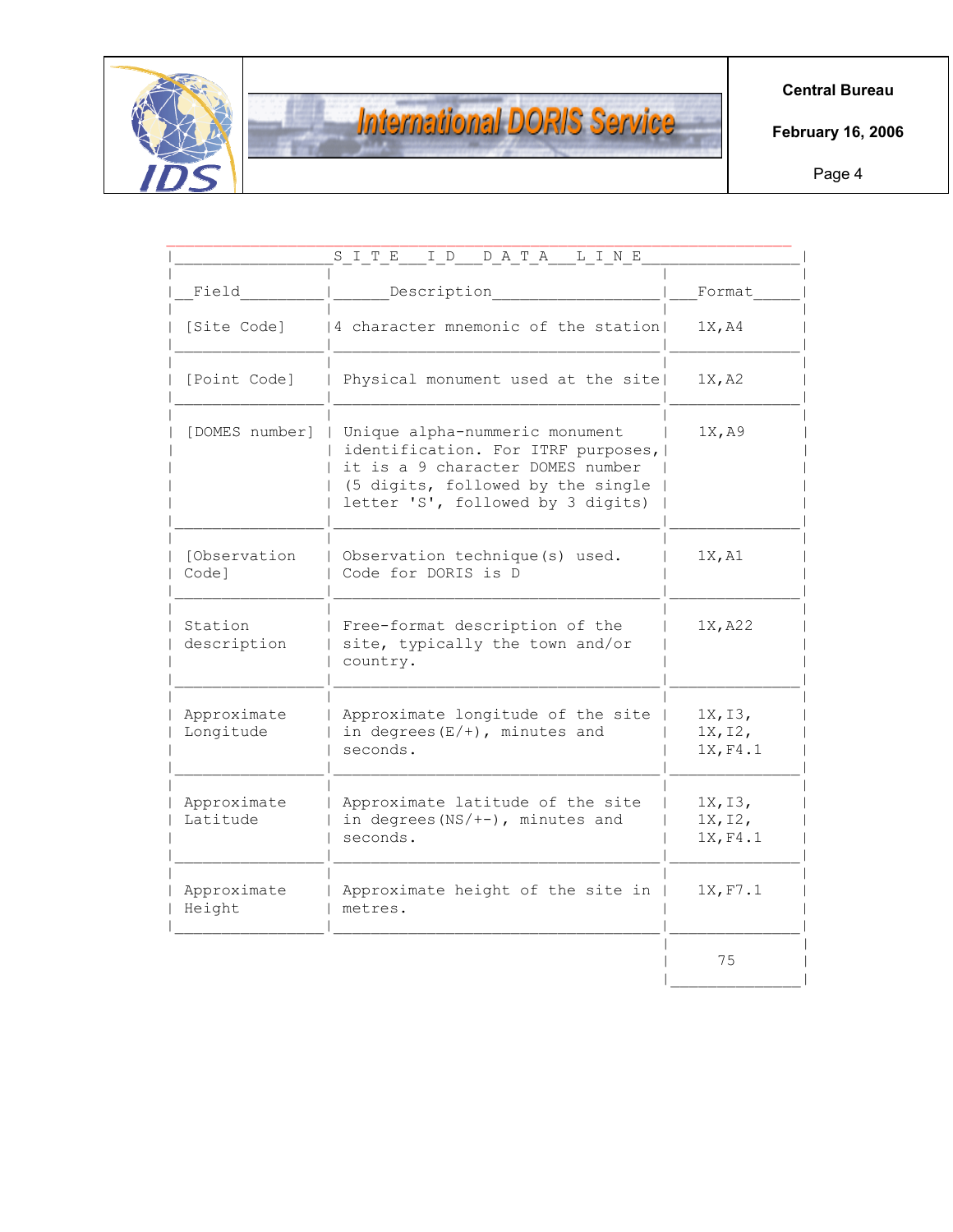

**Block #4**  SOLUTION/APRIORI Block (Mandatory) Description: Reference position with respect to which residuals are given Contents: Comment line (mandatory) \*Index Type Code Pt Soln Ref Epoch Unit S Estimated Value 5td Dev

immediatly followed on three lines by the station coordinates X,Y,Z as described in the table below: Parameter index, parameter type, site code, point code, solution ID, time, parameter units, constraint code, parameter value, parameter standard deviation.

The block starts with the line + SOLUTION/APRIORI The block ends with the line - SOLUTION/APRIORI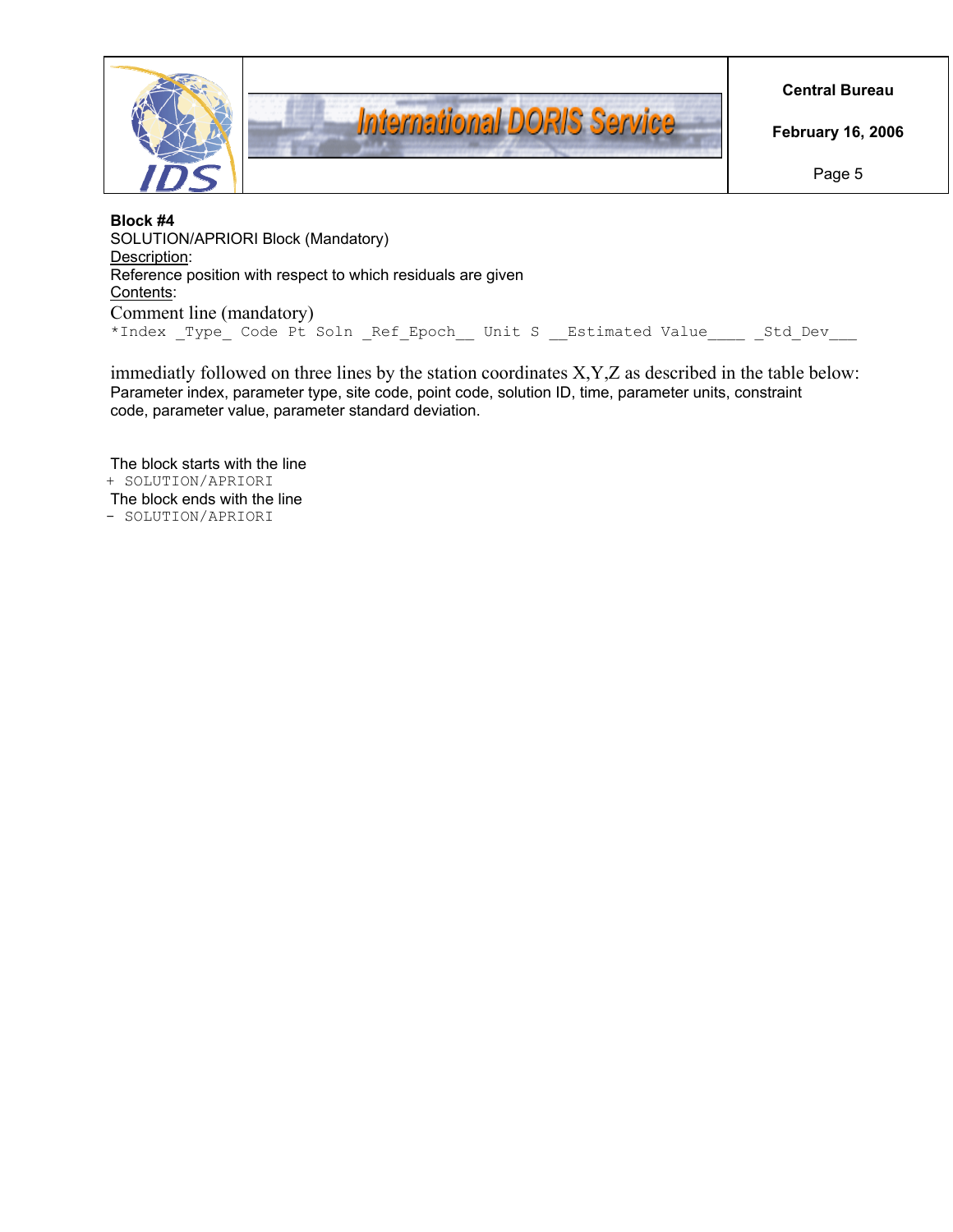

# **International DORIS Service**

**Central Bureau** 

**February 16, 2006** 

Page 6

| Field                              | Description                                                                                                                                                                       | Format                                          |
|------------------------------------|-----------------------------------------------------------------------------------------------------------------------------------------------------------------------------------|-------------------------------------------------|
|                                    | Parameter Index  Index of a priori parameters.                                                                                                                                    | 1X, I5                                          |
|                                    | [Parameter Type]  Identification of the type of<br>parameter.<br>STAX - Coordinate in X-direction m <br>STAY - Coordinate in Y-direction m <br>STAZ - Coordinate in Z-direction m | 1X, A6                                          |
| [Site Code]                        | 4 character mnemonic of the station                                                                                                                                               | 1X, A4                                          |
| [Point Code]                       | Physical monument used at the site                                                                                                                                                | 1X, A2                                          |
| [Solution ID]                      | Solution ID at the Site code                                                                                                                                                      | 1X, A4                                          |
| [Time]                             | Epoch at which the apriori<br>parameter or the inner constraint<br>is valid.                                                                                                      | 1X, 12.2,<br>$1H:$ , $I3.3$ ,<br>$1H:$ , $15.5$ |
|                                    | Parameter Units  Units used for the coordinates<br>and sigmas. They should be m                                                                                                   | 1X, A4                                          |
| [Constraint<br>Code]               | Constraint applied to the parame-<br>ter.                                                                                                                                         | 1X, A1                                          |
|                                    | Parameter value   Value of the coordinate                                                                                                                                         | 1X, E21.15                                      |
| Parameter<br>Standard<br>Deviation | Standard deviation for the<br>coordinate                                                                                                                                          | 1X, E11.6                                       |
|                                    |                                                                                                                                                                                   | 80                                              |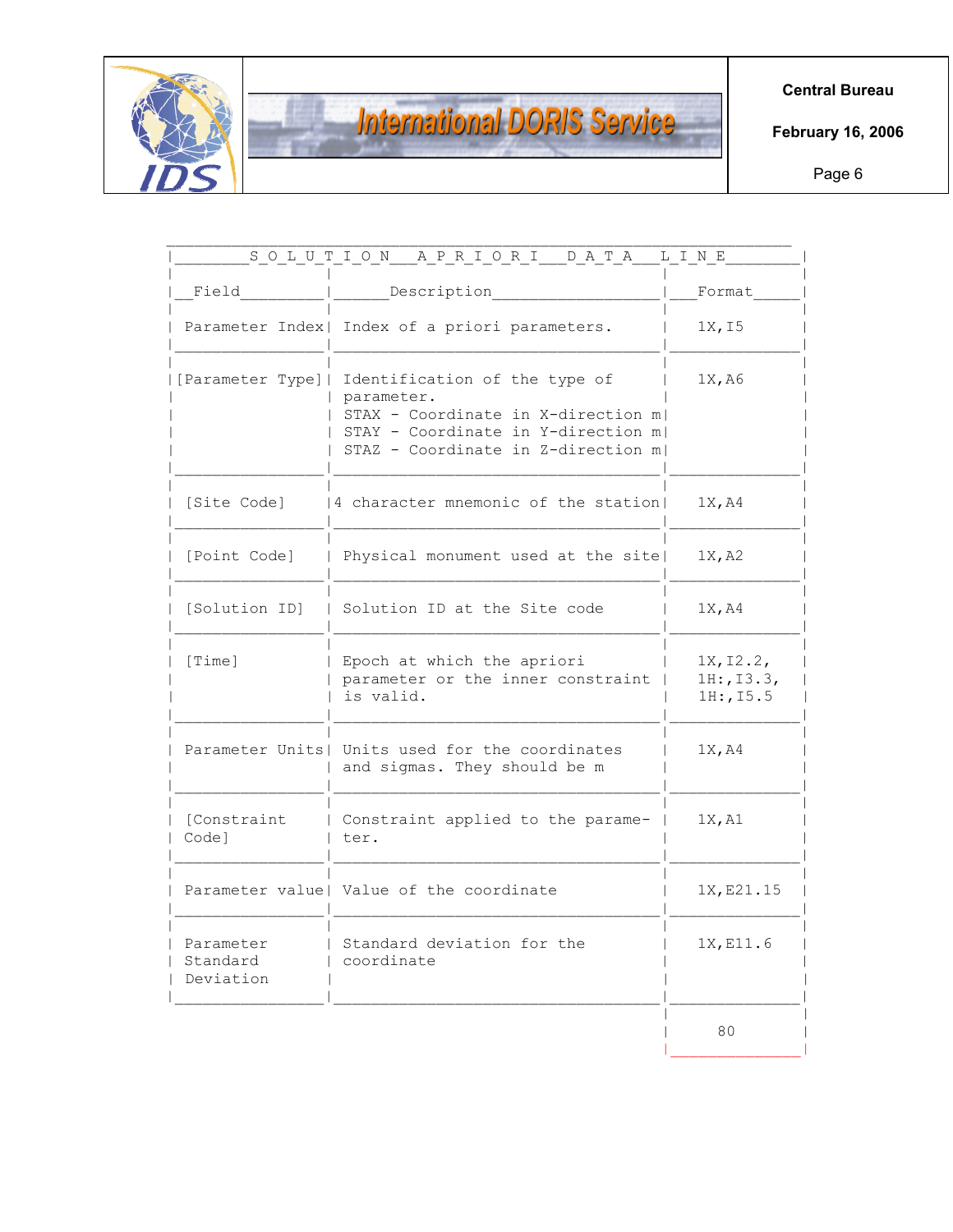

# **Block #5**

The coordinate time series. No name block (Mandatory)

Description: coordinate differences in cartesian (XYZ) and geographic (East (E), North (N), Up (U) and associated uncertainties all expressed in mm as a function of time expressed in Modified Julian Day.

Contents:

One result per line, 13 fields separated by blanks:

MJD (Modified Julian Date), dX (X residual), dY (Y residual), dZ (Z residual), sigdX (uncertainty of dX), sigdY (uncertainty of dY), sigdZ (uncertainty of dZ), dE (East residual), dN (North residual), dU (Up residual), sigdE (uncertainty of dE), sigdN (uncertainty of dN), sigdU (uncertainty of dU)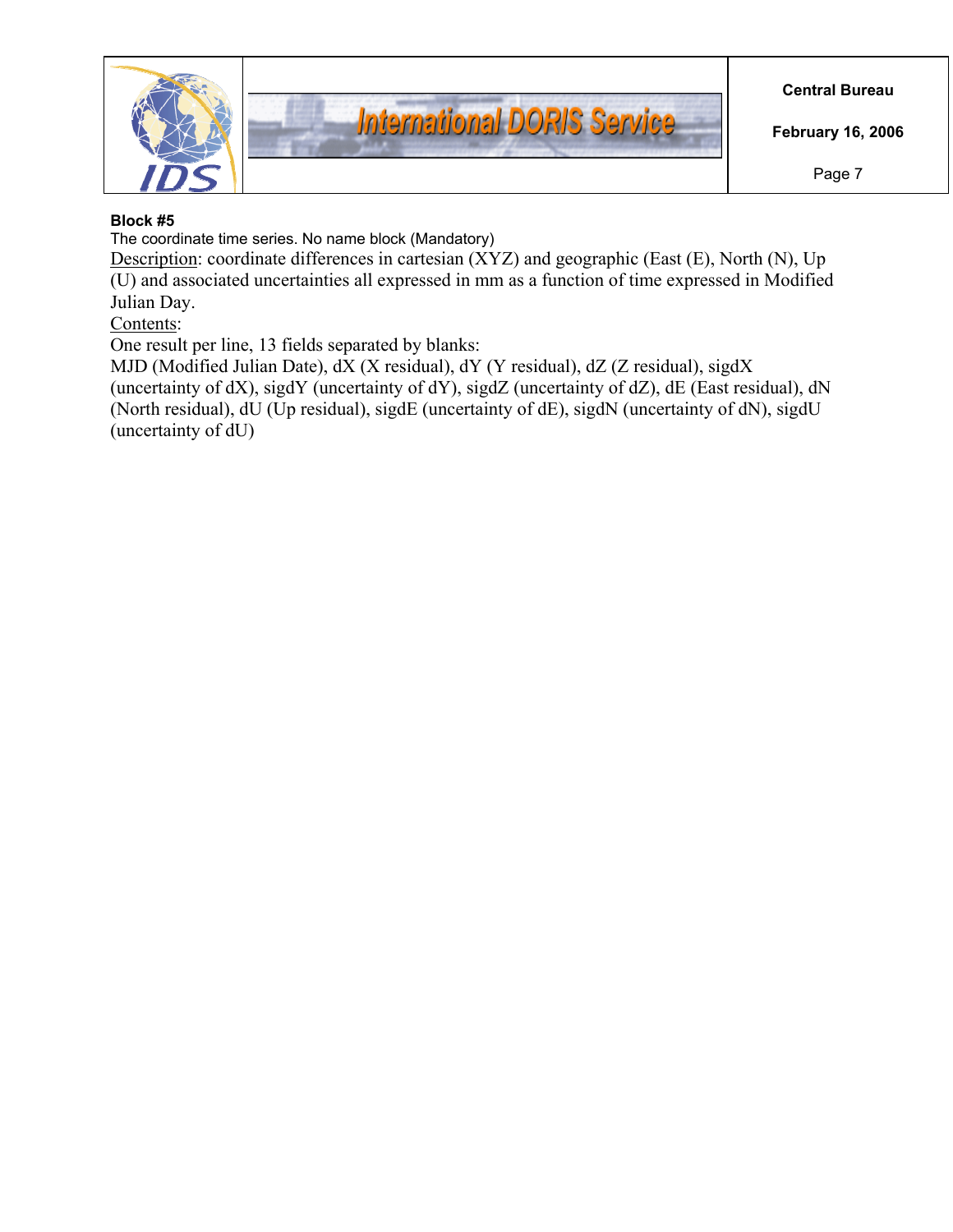

# **Example of STCD file.**

| +FILE/REFERENCE                                                                           |               |                                                                                        |           |      |         |             |                                                             |      |         |                  |             |         |
|-------------------------------------------------------------------------------------------|---------------|----------------------------------------------------------------------------------------|-----------|------|---------|-------------|-------------------------------------------------------------|------|---------|------------------|-------------|---------|
| DESCRIPTION                                                                               |               | LEGOS/CLS Analysis Center                                                              |           |      |         |             |                                                             |      |         |                  |             |         |
| OUTPUT                                                                                    |               | Monthly position residuals at observation epoch                                        |           |      |         |             |                                                             |      |         |                  |             |         |
| CONTACT                                                                                   |               | Laurent Soudarin <laurent.soudarin@cls.fr> info-doris@cls.fr</laurent.soudarin@cls.fr> |           |      |         |             |                                                             |      |         |                  |             |         |
| SOFTWARE                                                                                  |               | GINS / DYNAMO (GRGS/CNES)                                                              |           |      |         |             |                                                             |      |         |                  |             |         |
| HARDWARE                                                                                  |               | SUN / CRAY                                                                             |           |      |         |             |                                                             |      |         |                  |             |         |
| INPUT                                                                                     |               |                                                                                        |           |      |         |             | SPOT2, SPOT3, SPOT4, SPOT5, TOPEX, ENVISAT DORIS data       |      |         |                  |             |         |
| $-FILE/REFERENCE$                                                                         |               |                                                                                        |           |      |         |             |                                                             |      |         |                  |             |         |
| $\star$                                                                                   |               |                                                                                        |           |      |         |             |                                                             |      |         |                  |             |         |
| +FILE/COMMENT                                                                             |               |                                                                                        |           |      |         |             |                                                             |      |         |                  |             |         |
| FIELDS - modified julian date, dX, dY, dZ, sX, sY, sZ, dEast, dNorth, dUp, sEast, sNorth, |               |                                                                                        |           |      |         |             |                                                             |      |         |                  |             |         |
| sUp                                                                                       |               |                                                                                        |           |      |         |             |                                                             |      |         |                  |             |         |
| FORMAT - $2x, f7.1, 2(2x, 3(1x, f6.1), 3(1x, f5.1))$                                      |               |                                                                                        |           |      |         |             |                                                             |      |         |                  |             |         |
| UNITS - all position residuals in millimeters                                             |               |                                                                                        |           |      |         |             |                                                             |      |         |                  |             |         |
| REFERENCE SYSTEM - ITRF2000 using a global LCA solution (1993 2004) for transformation    |               |                                                                                        |           |      |         |             |                                                             |      |         |                  |             |         |
| EARTH ELLIPSOID - flattening factor: 298.257810 equatorial radius: 6378136.0 m            |               |                                                                                        |           |      |         |             |                                                             |      |         |                  |             |         |
| -FILE/COMMENT                                                                             |               |                                                                                        |           |      |         |             |                                                             |      |         |                  |             |         |
| $\star$                                                                                   |               |                                                                                        |           |      |         |             |                                                             |      |         |                  |             |         |
| $+STTE/ID$                                                                                |               |                                                                                        |           |      |         |             |                                                             |      |         |                  |             |         |
| *Code Pt Domes T Station Description Longitude Latitude Height                            |               |                                                                                        |           |      |         |             |                                                             |      |         |                  |             |         |
| AMSA A 91401S001 C AMSTERDAM antenna 77 34 17.0 -37 47 54.3                               |               |                                                                                        |           |      |         |             |                                                             |      | 62.3    |                  |             |         |
| $-SITE/ID$                                                                                |               |                                                                                        |           |      |         |             |                                                             |      |         |                  |             |         |
| $\star$                                                                                   |               |                                                                                        |           |      |         |             |                                                             |      |         |                  |             |         |
| +SOLUTION/APRIORI                                                                         |               |                                                                                        |           |      |         |             |                                                             |      |         |                  |             |         |
| *Index Type Code Pt Soln Ref Epoch Unit S Estimated Value                                 |               |                                                                                        |           |      |         |             |                                                             |      | Std Dev |                  |             |         |
| 1 STAX AMSA A                                                                             |               |                                                                                        |           |      |         |             | 1 97:001:00000 m 2 0.108606165885490E+07 0.17099E-02        |      |         |                  |             |         |
| 2 STAY                                                                                    |               |                                                                                        |           |      |         |             | AMSA A 1 97:001:00000 m 2 0.492796300849270E+07 0.89032E-03 |      |         |                  |             |         |
| 3 STAZ                                                                                    | AMSA A        |                                                                                        |           |      |         |             | 1 97:001:00000 m 2 -.388782838175110E+07 0.89761E-03        |      |         |                  |             |         |
| -SOLUTION/APRIORI                                                                         |               |                                                                                        |           |      |         |             |                                                             |      |         |                  |             |         |
| $\star$                                                                                   |               |                                                                                        |           |      |         |             |                                                             |      |         |                  |             |         |
| 49001.9                                                                                   | $-0.9$        | 42.6                                                                                   | 51.5 12.0 |      |         | 8.3 10.9    | 10.1                                                        | 66.3 |         | $1.1 \quad 15.4$ | 9.6         | 9.6     |
| 49031.2                                                                                   | $-1.4$        | 28.1                                                                                   | 33.3      | 12.7 | 8.7     | 11.7        | 7.4                                                         | 43.1 |         | 1.0 16.1         | 10.5        | 10.0    |
| 49064.0                                                                                   | $-8.5$        | 7.5                                                                                    | 11.4 13.4 |      | 9.3     | 11.8        | 9.9                                                         | 12.4 |         | $-2.6$ 17.1      | 10.5        | 10.5    |
| 49093.3                                                                                   | 13.2          | 20.4                                                                                   | 36.0 12.6 |      | 9.2     | 12.5        | $-8.5$                                                      | 42.5 | $-4.0$  | 16.1             | 11.1        | 10.7    |
| 49126.1                                                                                   | $-19.2$       | 45.3                                                                                   | 18.4 11.1 |      | 8.0     | 11.1        | 28.4                                                        | 39.3 |         | $20.4$ 14.1      | 10.0        | 9.2     |
| 49155.3                                                                                   | $-27.6$       | 40.0                                                                                   | 38.6 10.6 |      |         | 7.4 10.4    | 35.5                                                        | 51.0 |         | $2.5$ 13.6       | 9.3         | 8.6     |
| 49184.6                                                                                   | 9.3           | 13.7                                                                                   | 21.4 11.3 |      |         | 7.9 10.7    | $-6.1$                                                      | 26.4 | $-1.0$  | 14.3             | 9.5         | 9.3     |
| 49213.8                                                                                   | 20.9          | 15.6                                                                                   | 18.9 10.6 |      |         | $7.3$ 10.3  | $-17.1$ 27.1                                                |      | 4.0     | 13.5             | 9.2         | 8.5     |
| 49246.7                                                                                   | $-38.5$       | 22.1                                                                                   | 35.1      | 11.3 |         | 7.5 10.4    | 42.3                                                        | 36.0 | $-11.1$ | 14.4             | 9.3         | 8.7     |
| 49275.9                                                                                   | $-40.9$       | 24.4                                                                                   | 20.1 11.2 |      | 8.3     | 10.6        | 45.1                                                        | 25.2 |         | $-0.4$ 14.3      | 9.3         | 9.6     |
| 49308.7                                                                                   | $-17.6$       | 28.9                                                                                   | 32.2      | 9.2  | 6.3     | 8.9         | 23.3                                                        | 40.5 | $-0.5$  | 11.7             | $\,8$ . $0$ | 7.4     |
| 49338.0                                                                                   | $4\,\ldotp 2$ | 28.1                                                                                   | 8.2       | 10.1 | $6.7$   | 9.1         | 1.9                                                         | 23.9 | 17.4    | 12.8             | 8.2         | 7.7     |
| 49367.2                                                                                   | $-25.8$       | 42.8                                                                                   | 14.2      | 9.7  | $6.5$   | 9.2         | 34.4                                                        | 33.5 | 20.0    | 12.4             | 8.3         | $7.5$   |
| 49396.4                                                                                   | $-20.4$       | 37.6                                                                                   | 10.8      | 9.4  | $6.4\,$ | 8.9         | 28.0                                                        | 28.4 | 18.9    | 12.0             | $\,8$ . $0$ | $7\,.4$ |
| 49429.3                                                                                   | $-29.4$       | 31.3                                                                                   | 23.3      | 8.6  | $5.8$   | $\,8$ . $4$ | 35.4                                                        | 33.4 | 4.9     | 10.9             | 7.5         | 6.9     |
| 49458.5                                                                                   | $-9.2$        | 25.5                                                                                   | 14.0      | 8.4  | $5.6$   | $8\,.5$     | 14.5                                                        | 25.2 | 9.5     | 10.7             | 7.6         | $6.8$   |
| 49491.4                                                                                   | $-17.9$       | 28.3                                                                                   | $-1.6$    | 12.5 | $8.7\,$ | 9.7         | 23.6                                                        | 13.4 | 19.8    | 16.1             | 8.6         | 9.6     |
|                                                                                           |               |                                                                                        |           |      |         |             |                                                             |      |         |                  |             |         |